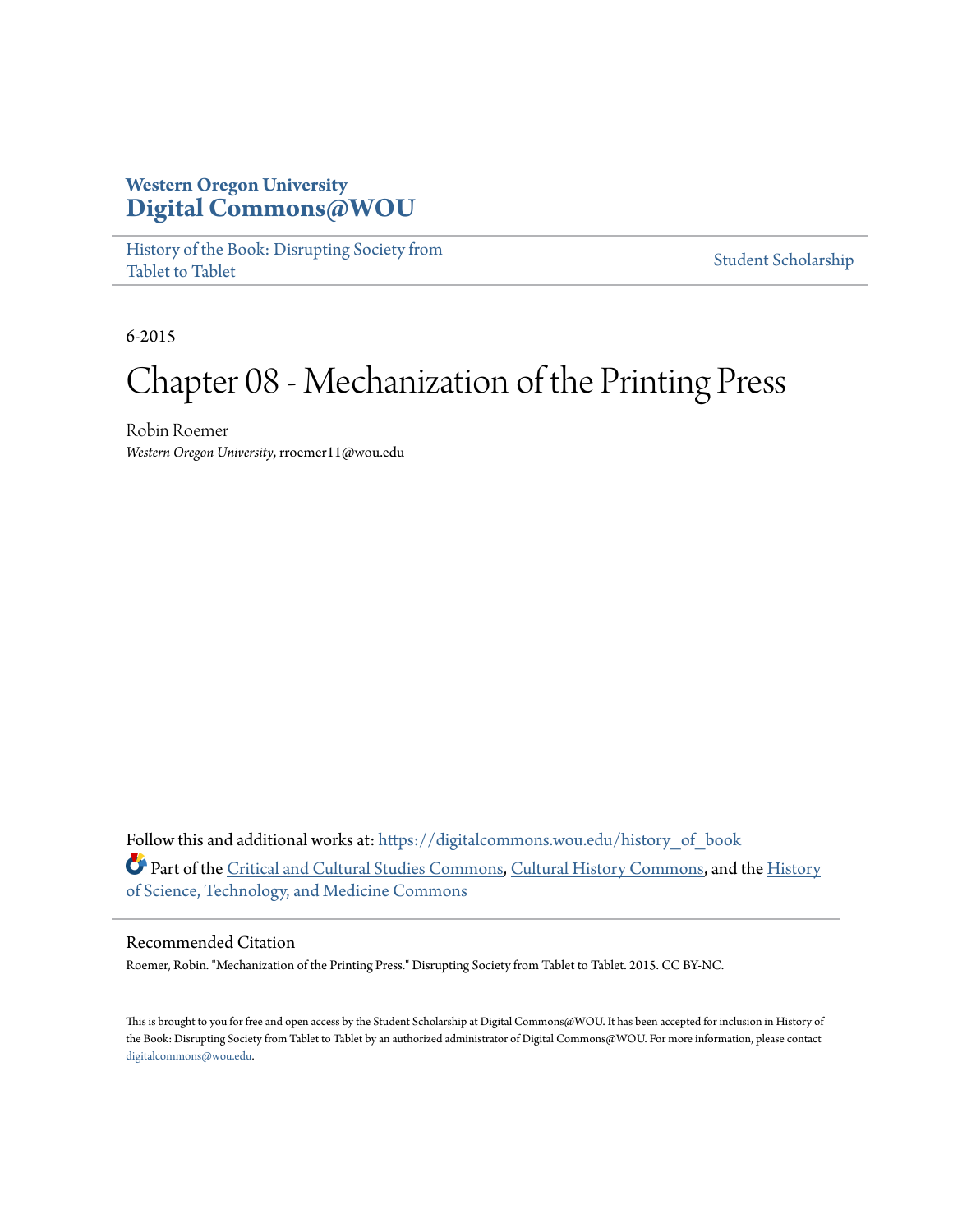## Mechanization of the Printing Press - Robin Roemer -

One of the important leaps in the technology of copying text was the mechanization of printing. The speed and efficiency of printing was greatly improved through mechanization. This took several forms including: replacing wooden parts with metal ones, cylindrical printing, and stereotyping. The innovations of printing during the  $19<sup>th</sup>$  century affected the way images were reproduced for illustrations as well as for type. These innovations were so influential on society because they greatly increased the ability to produce large quantities of work quickly. This was very significant for printers of newspapers, who were limited by the amount their press could produce in a short amount of time.

#### **Iron Printing Press**

One major step in improving the printing press was changing the parts from wood to metal. Although many other inventors were part of innovations which led up to the metal printing press, Charles  $3<sup>rd</sup>$  Earl of Stanhope was the first to succeed in creating a machine made of metal in  $1798<sup>1</sup>$ . This reconfigured technology greatly improved upon the wooden printing press in many ways. The quality of the type increased because the metal press printed more evenly.



**Stanhope Press from Fontaine de Vaucluse, France<sup>1</sup>**

The metal press could also print twice as much in one print compared to a wooden press since the metal created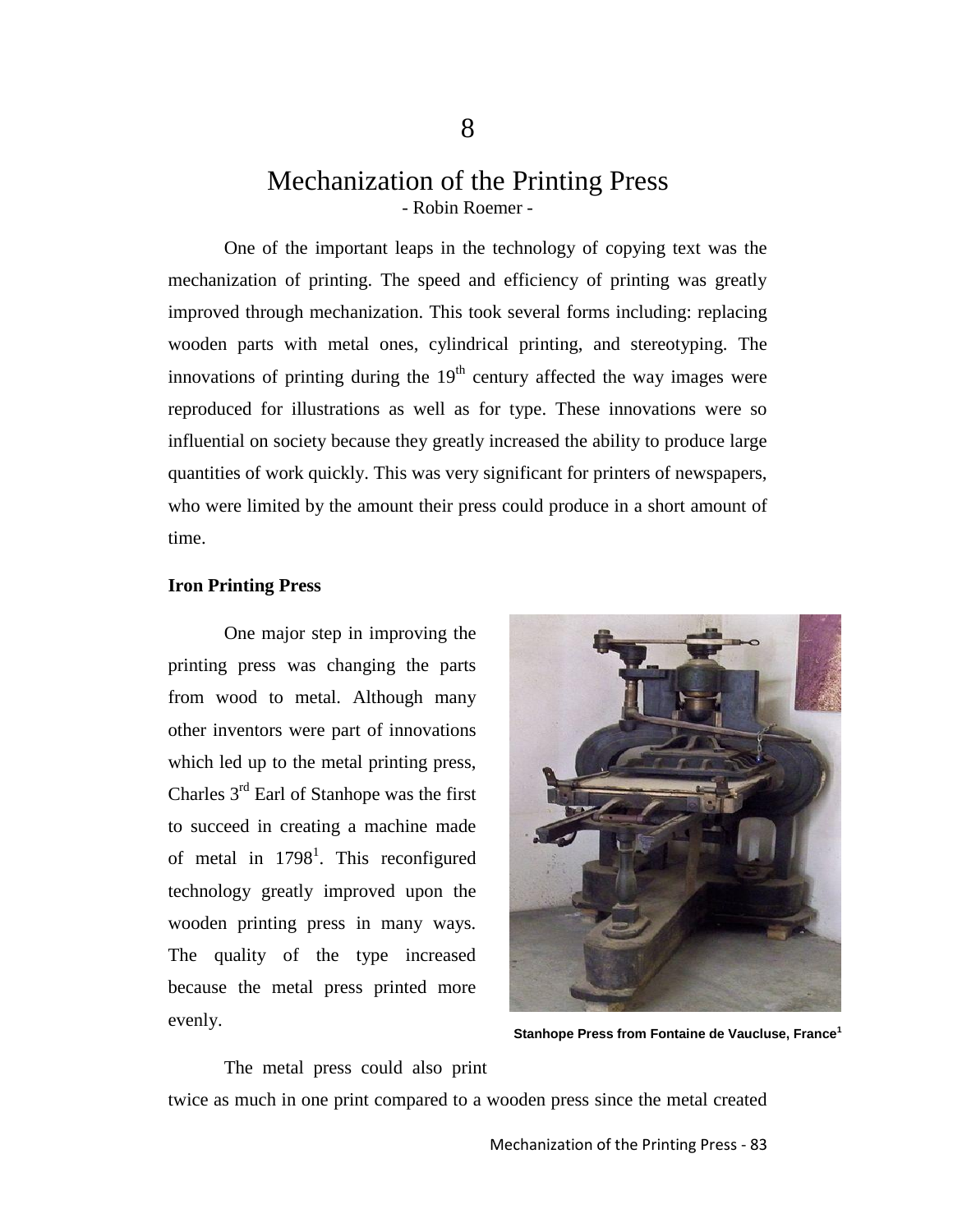a clearer mark even with a larger plate. This doubling of efficiency greatly influenced the production of the printing press which led to faster output and more pages printed at one time. The metal also lasted longer than wooden presses<sup>1</sup>. Less wear was an advantage for printers because they would have to replace the parts less often. Although this was a great improvement; it still resembled the wooden press more closely than other innovations in printing to come.

Other adaptations of the metal printing press increased the efficiency of the design. The Columbian press created by George Clymer used levers in the pressing mechanism instead of turning a screw, which decreased the work and increased efficiency<sup>1</sup>. Later, a new device was added to improve the inking process. Samuel Rust created a method of applying ink with automated rollers in the metal press in  $1827<sup>1</sup>$ . The metal printing press was further improved upon by Isaac Adams who used an automated machine, although he was not the first to do so. With the use of steam power, he automated the mechanism for applying ink, and the movement of paper in the press. The ink was applied with rollers and the paper was drawn to the platform of the press, then lifted up to the typeface<sup>2</sup>. Many others adopted and added to this technology. The most well-known of these was R. Hoe and Company of the United States, which was "the leading manufacturer of large presses in the second half of the  $[19<sup>th</sup>]$ century<sup>1</sup>." As the technology changed and was distributed, the dispersal of printed material also increased. While the metal press was constantly being changed, another type of press which looked radically different was created.

#### **Steam Powered Cylinder Press**

The steam powered cylinder press further improved the efficiency of printing. This type of printing press was created by the German engineer Frederich Koenig in several stages<sup>1</sup>. His first innovation was to take a flat press and power it through steam technology<sup>1</sup>. Although he gave up this idea, he continued to work with steam technology. Koenig combined the concepts of a cylinder press and printing in other fields such fabric patterns and illustration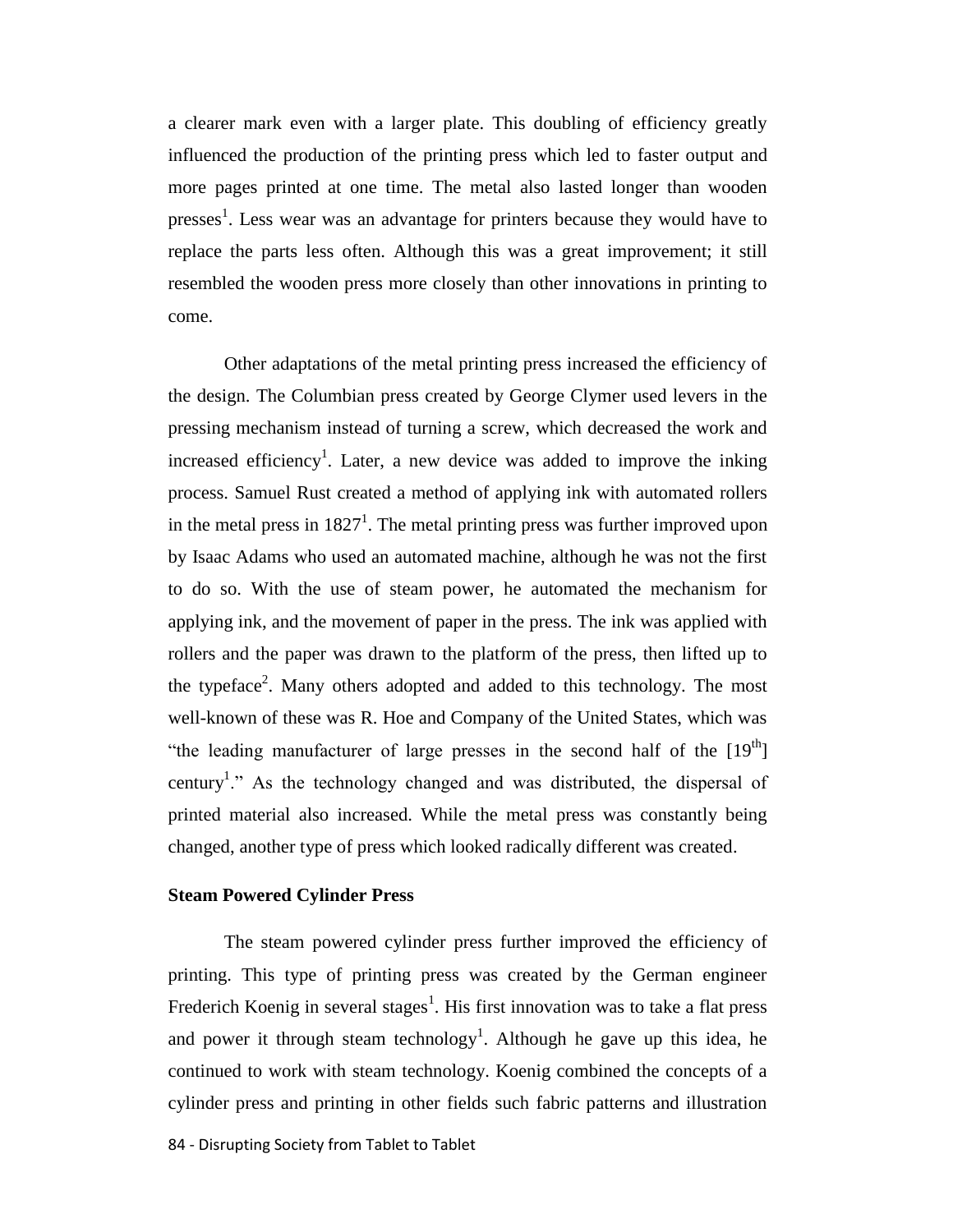with the addition of steam power<sup>1</sup>. The first versions of this press had the printing block on a flat surface while the cylinder moved the paper<sup>1</sup>. This changed with the advent of stereotyping, which allowed the type to be on the cylinders themselves. Another result of using the cylinder to print was that a page could be printed on both sides at the same time as in Koenig's later design<sup>1</sup>. As with the flat printing press, others improved upon Koenig's design. David Napier used the design in America in 1825. Later it was used by Richard Hoe, who also used double-sided printing<sup>1</sup>.



**Koenig's 1814 Steam-powered Printing Press<sup>3</sup>**

Adopted early by newspapers, this press allowed them to greatly increase their production and therefore their readership. One of the most famous examples of this is the *Times*. On November 29, 1914 the London *Times* issued its first edition printed on the cylinder steam powered  ${\rm press}^1$ . They needed to print their works quickly and the automated cylinder press helped them to achieve this goal. One source pointed out that newspaper subscription was limited by the production capabilities of the printing  ${\rm press}^1$ . When printing technology improved, newspapers were able to increase their circulation to a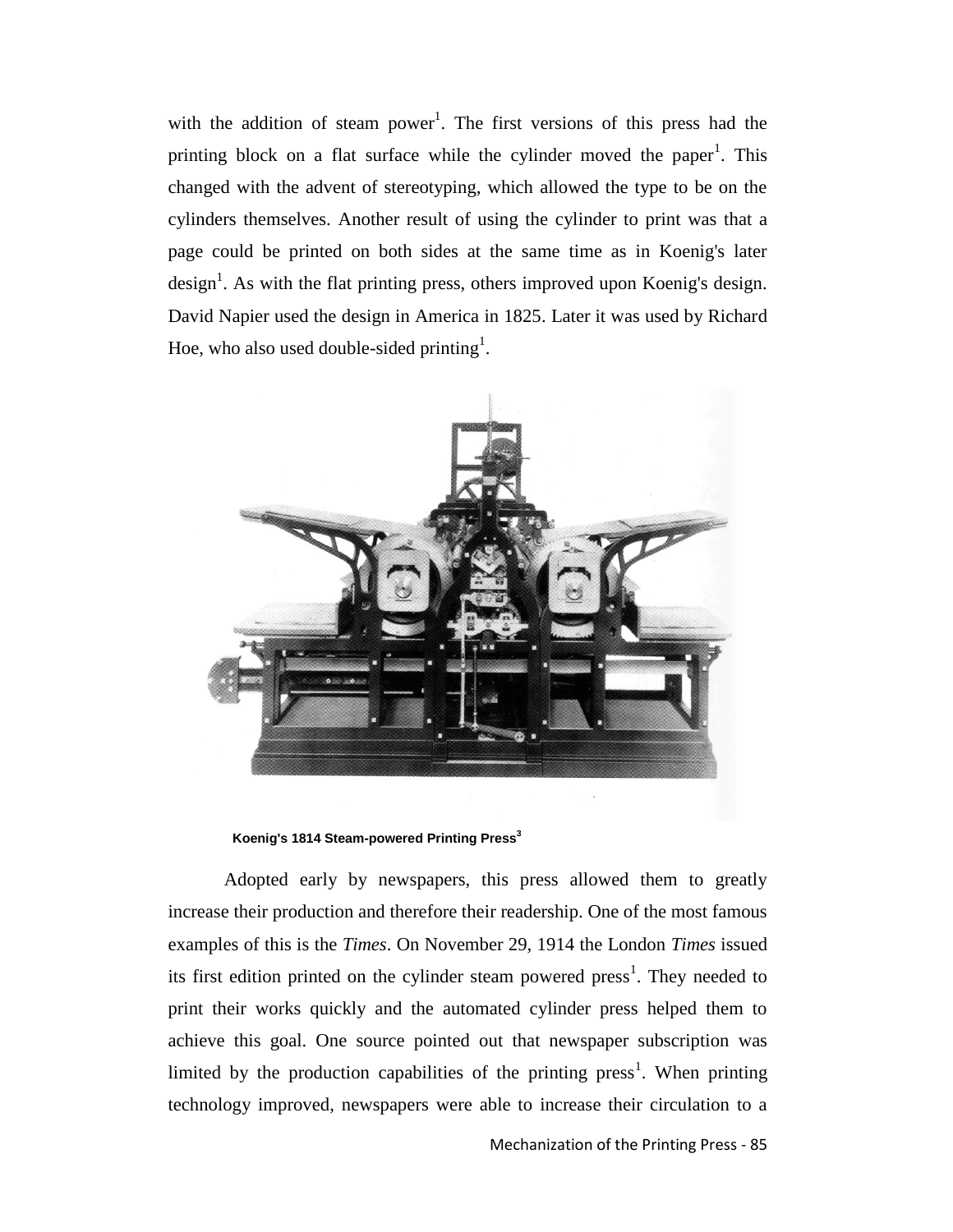larger audience. In fact, "six years after steam-power printing was introduced, the *Times* had doubled its circulation<sup>1</sup>." The wide production of newspapers, which was possible because of the rotary press, became a significant part of the culture during this time. In the middle of the  $19<sup>th</sup>$  century, Sir Edward Bulwer Lytton suggested in a speech that the *Times* rather than other aspects of society could be a good "memorial of existing British civilization<sup>1</sup>." The significant innovation of the cylinder steam powered printing press would not have been nearly so important without the innovation of the stereotyped plates. Machines which tried to have type on a rounded surface without the metal plates, such as the rotary press, were not nearly as successful.



HOE'S ONE-CYLINDER PRINTING PRESS.

**Cylinder Printing Press<sup>2</sup>**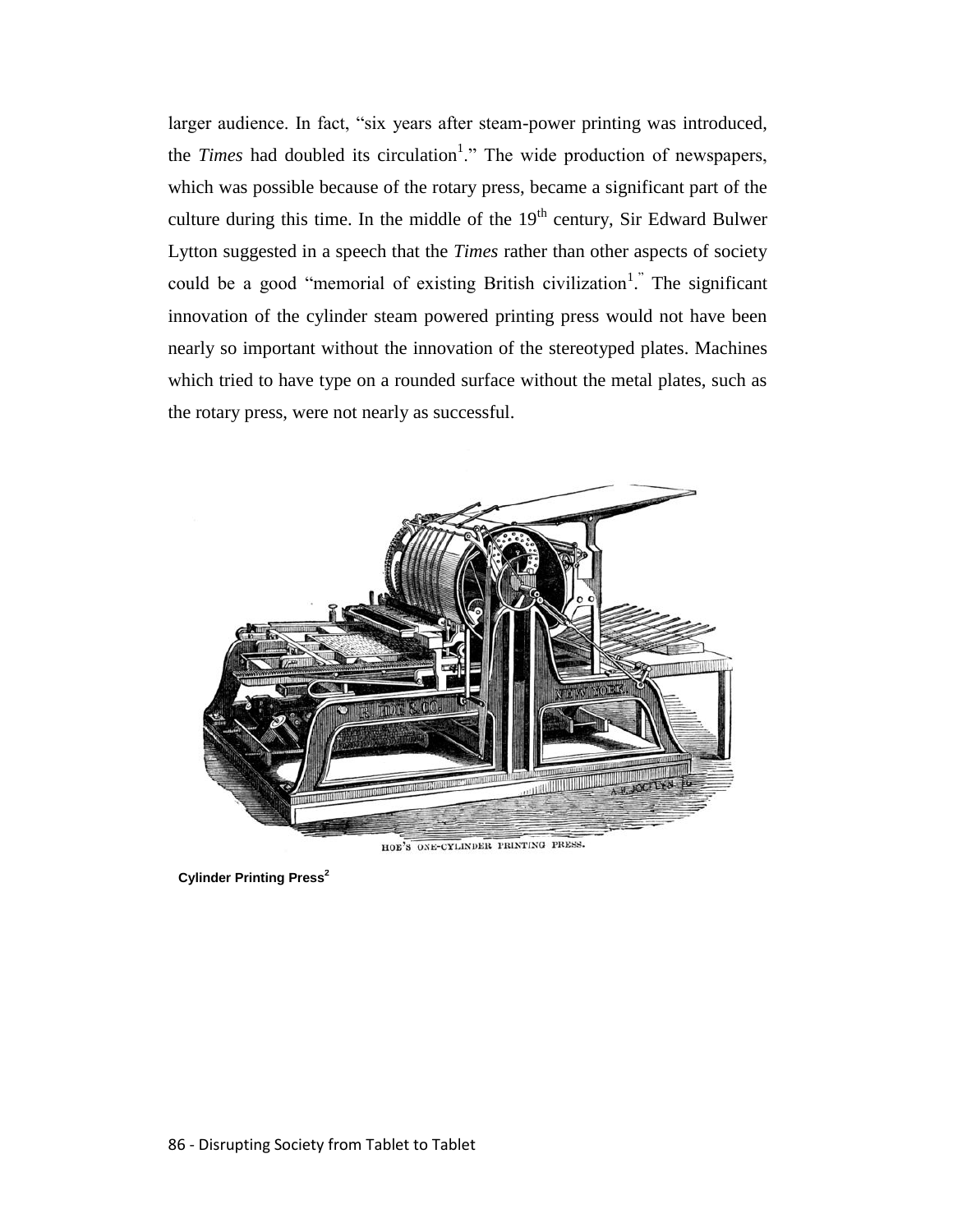

**Stereotype plate<sup>4</sup>**

#### **Stereotyping**

The process of stereotyping improved efficiency by creating a metal plate for each complete page instead of resetting the type<sup>1</sup>. This allowed for less difficulty in reprinting classic books because the old stereotypes could be reused instead of setting the type each time. The original type was placed into a soft cast, removed, and then the cast was dried or hardened<sup>1</sup>. Then the cast was put in a tray and molten metal was poured over it to create a plate of type. This process took many years to become popular. It was invented by Johann Zeiger in 1696, who used an imprint in paper pulp, dried, it and used it to cast a metal plate. Despite its early existence, it was not readily applied until it was rediscovered hundreds of years later. In 1829, Claude Genoux patented his stereotyping process which also used paper pulp. Later, plaster of Paris, a substance which holds an imprinted shape when hardened, was used as a mold.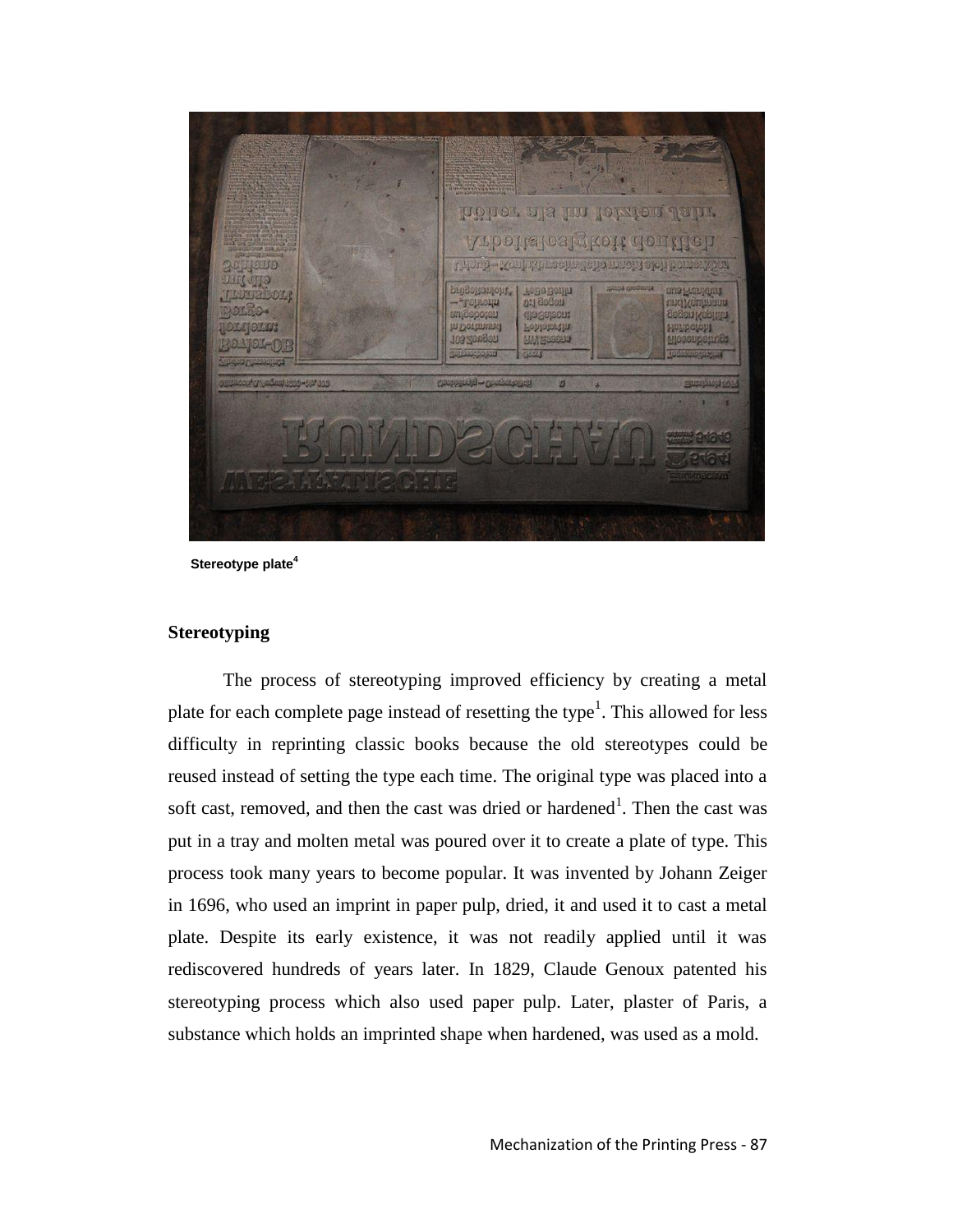After a time, electrotyping was invented as a different form of casting type into plates. In this process the plate was created with a softer substance, such as graphite. This material was put into an impression to attract the metal and create the plate<sup>1</sup>.

Stereotyping was useful for the cylinder press because the metal plates could be bent around each cylinder, greatly speeding up the printing process. In combination with the new types of printing machines, stereotyping allowed for massive quantities of printing. Unlike other printing processes, which used individual letters of type, plates could be reused for reprinting without resetting the whole page<sup>1</sup>.

Unsurprisingly, stereotyping was protested by many people working in the printing industry, especially typesetters. William Ged, a researcher studying the stereotyping process at the University of Cambridge, had to give up his work when the people he was working with halted his work by tricking him. The people who molded letters gave him bad copies, while the people who set up the type and the printers also tried to sabotage his work because they thought it would take their jobs<sup>1</sup>. This is a common aspect of disruptive technology, which often causes disapproval by some of the people working in the industry where it is introduced. Whenever there is a strong movement to a new technology, there are people that long for the previous form. Even today, we sometimes talk about the sentiment attached to getting a hand-written letter rather than an e-mail.

#### **Illustrations**

The illustrations that went with the type also changed during this time. Three processes were commonly used to produce illustrations: wood engraving, copper plates, and lithography. Wood engraving was created by carving out the wood from the picture to be printed. The white space would be carved away to leave the design<sup>3</sup>. Blocks of wood used for printing were limited to five inches in size, so pictures larger than that had to be printed with multiple blocks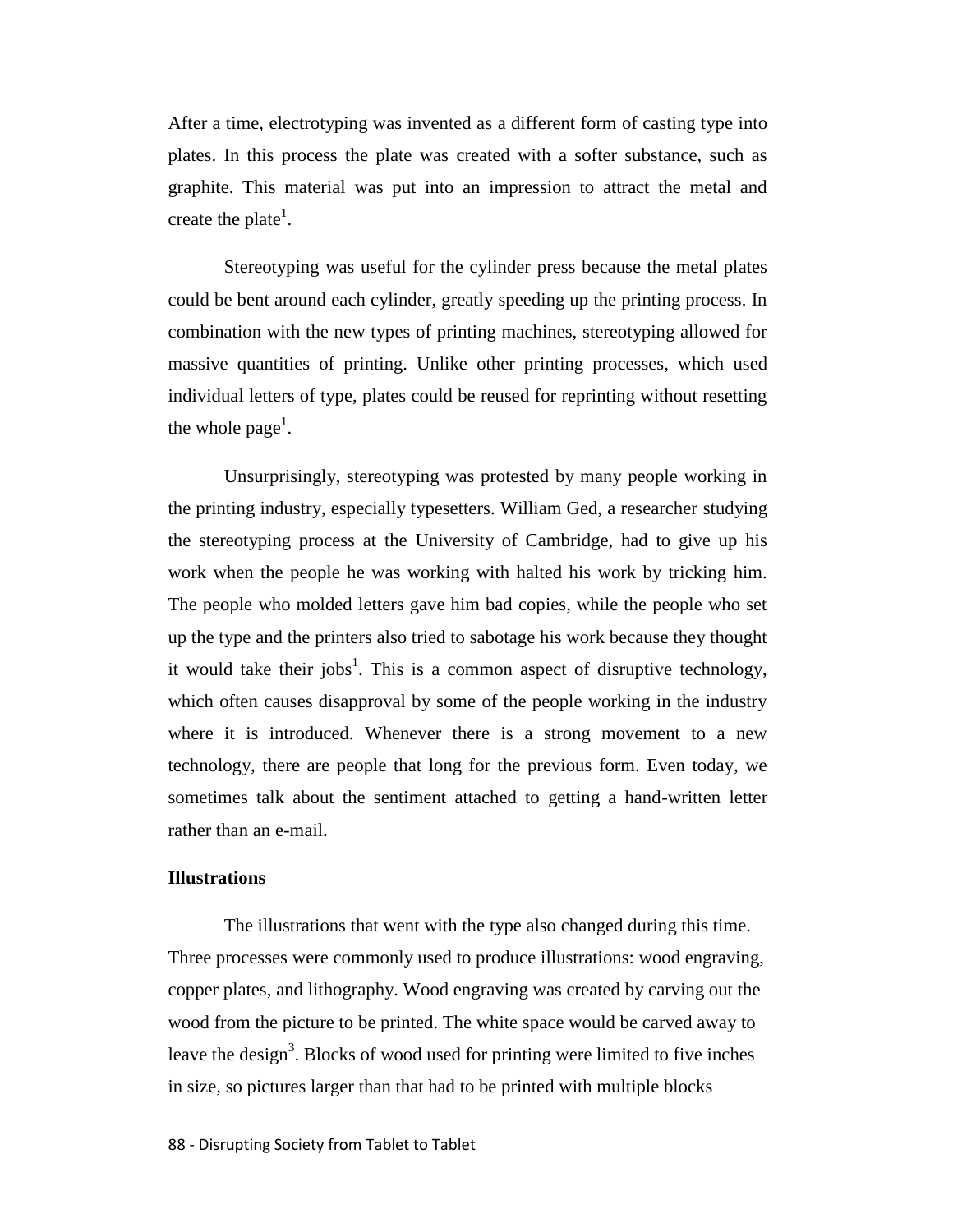fastened together<sup>4</sup>. Copper plates gave sharper clear pictures than wood. For multicolor prints each color would be printed separately.

Lithography used stone and pencil to create an area where the surface would not be printed on because of water dispelling the oil-based ink. This process was created by Alois Senefelder<sup>5</sup>. The stone was carved with acid so it could hold water to dispel ink. The ink would cling to the areas of the block with graphite on them<sup>5</sup>. This process required less carving and thus less work to create the plate. Lithography became popular in America starting in 1828, and color lithography was invented in  $1837^5$ . The use of lithography spread wildly in the U.S. after its introduction. Printed images were important in books, but they were also widely used for business transactions, advertisements, and magazines. The new use of illustrations helped to greatly increase magazine subscription as well as the number of magazine titles<sup>5</sup>. Stereotyping and electrotyping were used for illustrations as well as type, and they were created through the same method<sup>3</sup>.



**Lithograph of Map with Lithography Stone<sup>5</sup>**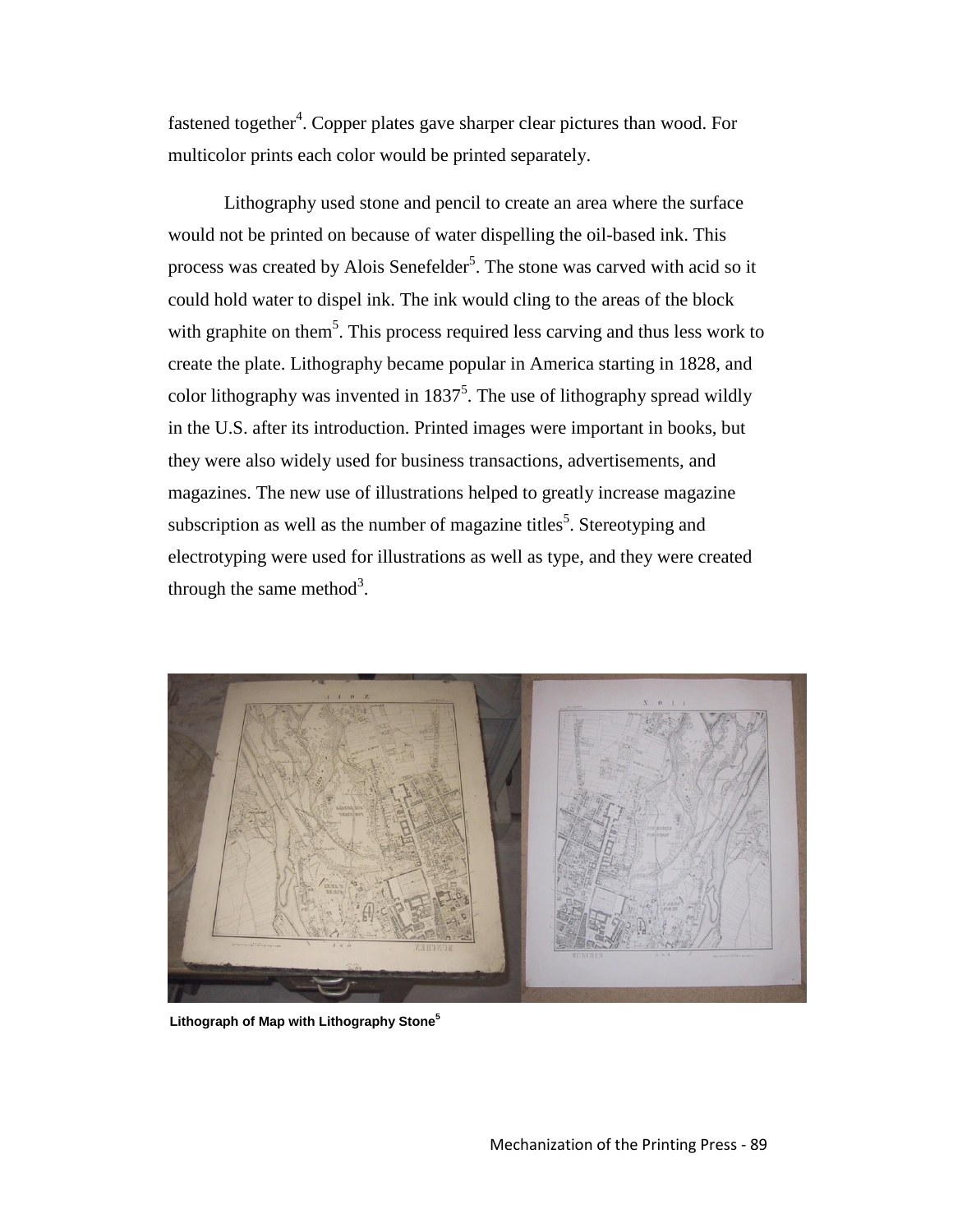#### **From the Press to the People**

The new technologies of printing created during the 19th century allowed for more efficiency, leading to a wider distribution of materials, including books and newspapers. Although mechanization greatly increased the abilities of printers to produce many more copies of works and, in turn, increased distribution, it was not the only factor in the increase in literacy and the spread of printed works. Other factors such as publishing companies and lending libraries also had great effect on the growth of the book in  $19<sup>th</sup>$  century society.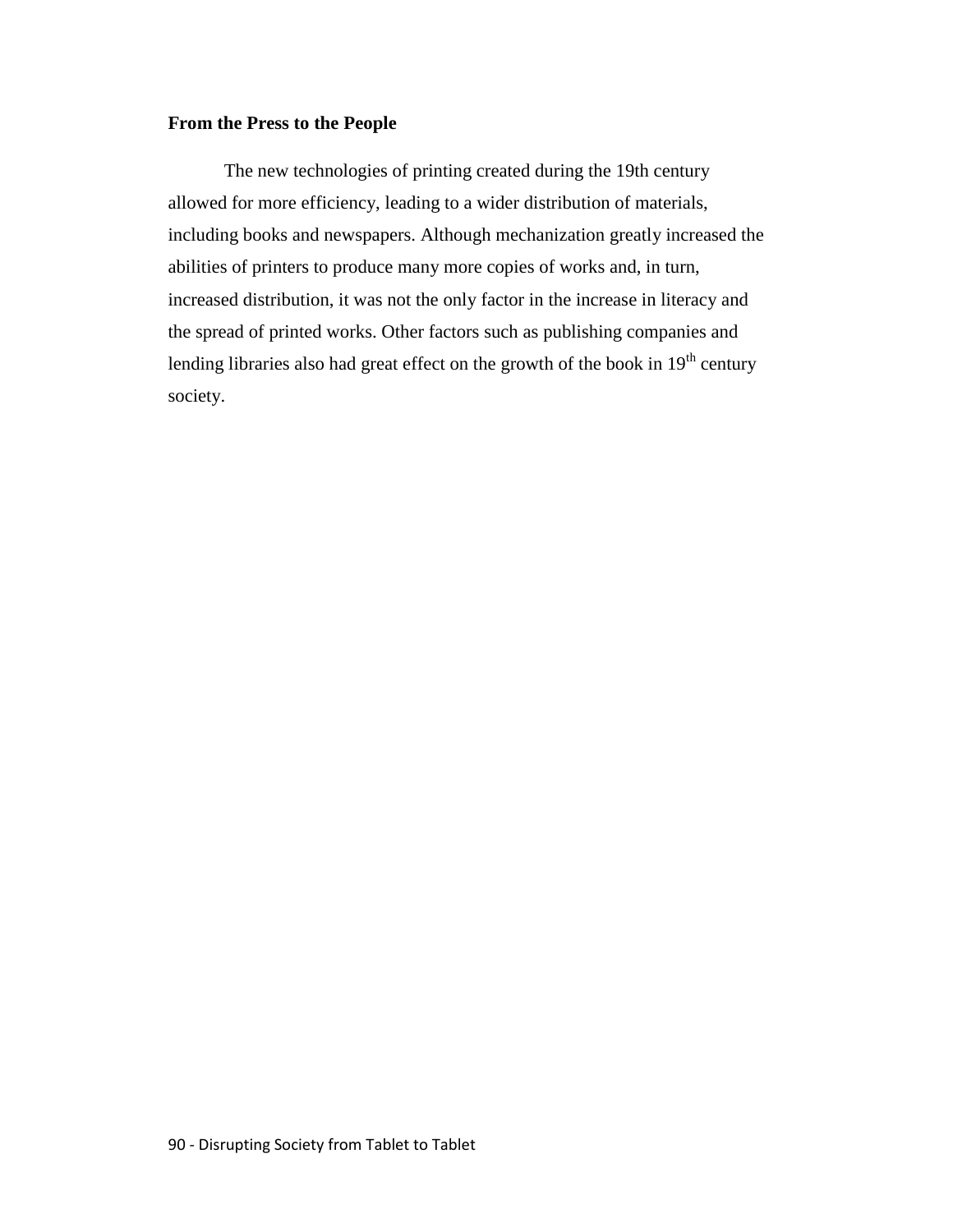#### References

- 1. Louis Dudek, *Literature and the Press: A History of Printing, Printed Media, and Their Relation to Literature* (1960).
- 2. Robert Hoe, *A Short History of the Printing Press and of the Improvements in Printing Machinery from the Time of Gutenburg up to the Present Day* (1902).
- 3**. "**Dime Novels and Penny Dreadfuls: Guided Tour of Print Processes Black and White Reproduction," Stanford University. Web (n.d.)
- 4. Philip V. Allingham, "The Technologies of Nineteenth-Century llustration," The Victorian Web. Web (2014)
- 5. Ellen Mazur Thompson, *The Origins of Graphic Design in America: 1870- 1920* (1997).

#### Images

1. Véronique Pagnier, Stanhope Press from Fontaine de Vaucluse, France,

Creative Commons Share Alike (2011).

- 2. A.H. Jocelyn, Cylinder Printing Press, Public Domain (1864).
- 3. Koenig's 1814 Steam-Powered Printing Press. Public Domain. (n.d.)
- 4. Krd. Stereotype plate. Creative Commons Share Alike. (2014).
- 5. Chris, Lithograph of Map with Lithography Stone, Creative Commons Share Alike (2006).